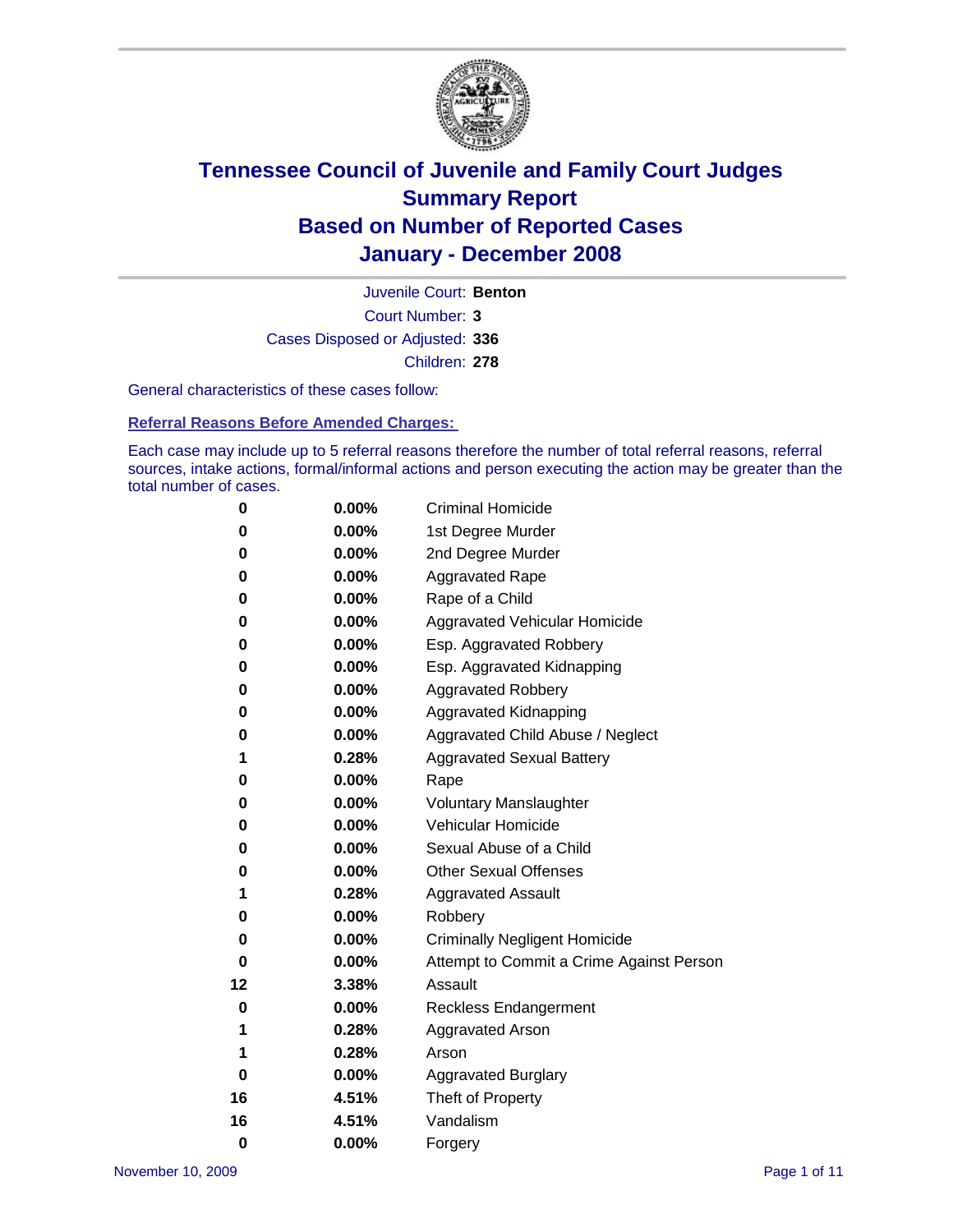

Court Number: **3** Juvenile Court: **Benton** Cases Disposed or Adjusted: **336** Children: **278**

#### **Referral Reasons Before Amended Charges:**

Each case may include up to 5 referral reasons therefore the number of total referral reasons, referral sources, intake actions, formal/informal actions and person executing the action may be greater than the total number of cases.

| 0  | 0.00%    | <b>Worthless Checks</b>                                     |
|----|----------|-------------------------------------------------------------|
| 0  | 0.00%    | Illegal Possession / Fraudulent Use of Credit / Debit Cards |
| 4  | 1.13%    | <b>Burglary</b>                                             |
| 0  | $0.00\%$ | Unauthorized Use of a Vehicle                               |
| 0  | 0.00%    | <b>Cruelty to Animals</b>                                   |
| 0  | $0.00\%$ | Sale of Controlled Substances                               |
| 4  | 1.13%    | <b>Other Drug Offenses</b>                                  |
| 6  | 1.69%    | Possession of Controlled Substances                         |
| 1  | 0.28%    | <b>Criminal Attempt</b>                                     |
| 1  | 0.28%    | Carrying Weapons on School Property                         |
| 0  | 0.00%    | Unlawful Carrying / Possession of a Weapon                  |
| 1  | 0.28%    | <b>Evading Arrest</b>                                       |
| 0  | $0.00\%$ | Escape                                                      |
| 2  | 0.56%    | Driving Under Influence (DUI)                               |
| 8  | 2.25%    | Possession / Consumption of Alcohol                         |
| 1  | 0.28%    | Resisting Stop, Frisk, Halt, Arrest or Search               |
| 0  | $0.00\%$ | <b>Aggravated Criminal Trespass</b>                         |
| 1  | 0.28%    | Harassment                                                  |
| 0  | 0.00%    | Failure to Appear                                           |
| 1  | 0.28%    | Filing a False Police Report                                |
| 0  | $0.00\%$ | Criminal Impersonation                                      |
| 8  | 2.25%    | <b>Disorderly Conduct</b>                                   |
| 1  | 0.28%    | <b>Criminal Trespass</b>                                    |
| 0  | 0.00%    | <b>Public Intoxication</b>                                  |
| 0  | $0.00\%$ | Gambling                                                    |
| 36 | 10.14%   | <b>Traffic</b>                                              |
| 0  | $0.00\%$ | <b>Local Ordinances</b>                                     |
| 11 | 3.10%    | Violation of Wildlife Regulations                           |
| 1  | 0.28%    | Contempt of Court                                           |
| 12 | 3.38%    | Violation of Probation                                      |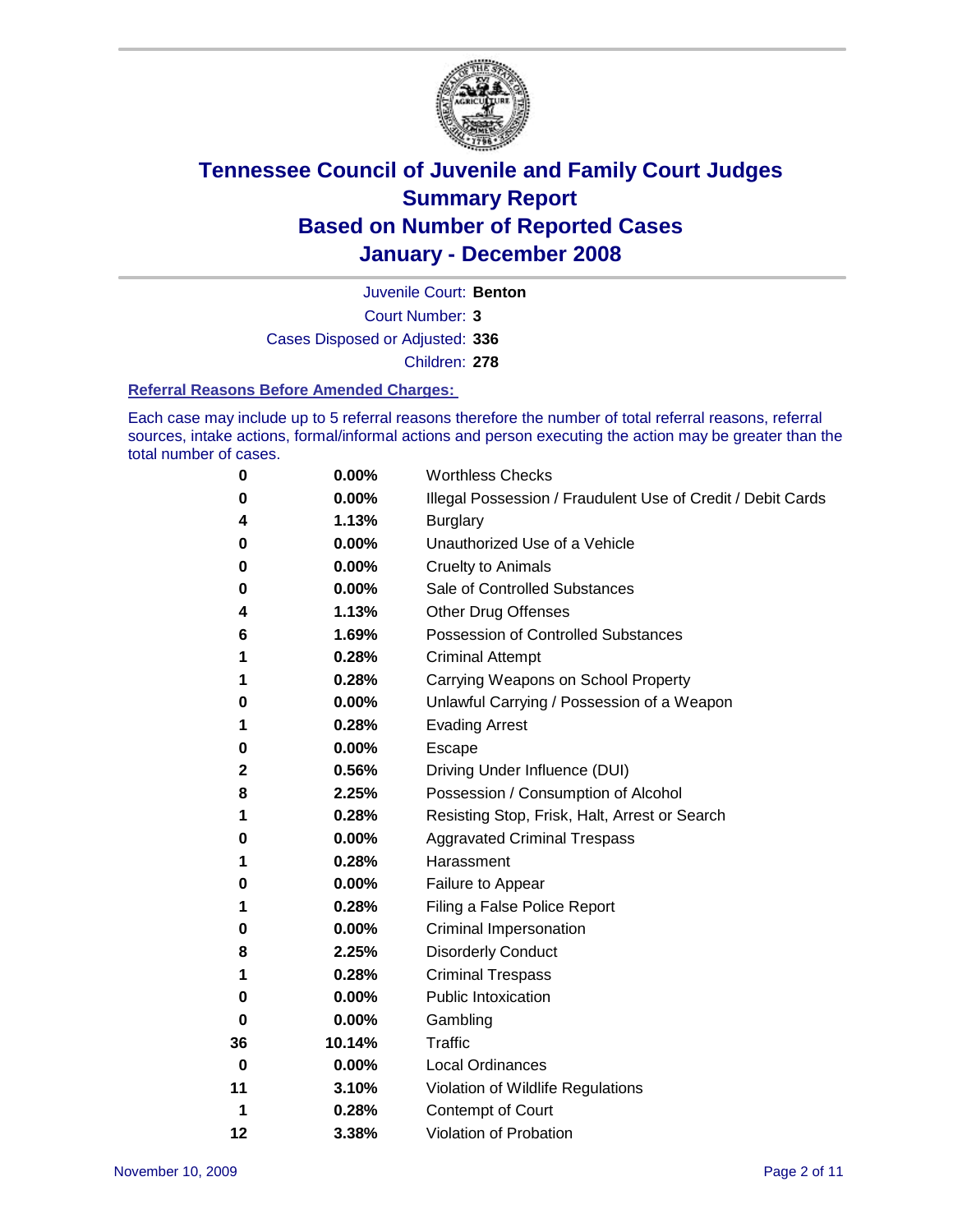

Court Number: **3** Juvenile Court: **Benton** Cases Disposed or Adjusted: **336** Children: **278**

#### **Referral Reasons Before Amended Charges:**

Each case may include up to 5 referral reasons therefore the number of total referral reasons, referral sources, intake actions, formal/informal actions and person executing the action may be greater than the total number of cases.

| 0           | 0.00%    | Violation of Aftercare                 |
|-------------|----------|----------------------------------------|
| 7           | 1.97%    | <b>Unruly Behavior</b>                 |
| 16          | 4.51%    | Truancy                                |
| $\mathbf 2$ | 0.56%    | In-State Runaway                       |
| $\bf{0}$    | 0.00%    | Out-of-State Runaway                   |
| 3           | 0.85%    | Possession of Tobacco Products         |
| 0           | 0.00%    | Violation of a Valid Court Order       |
| 3           | 0.85%    | Violation of Curfew                    |
| 0           | $0.00\%$ | Sexually Abused Child                  |
| 0           | $0.00\%$ | <b>Physically Abused Child</b>         |
| 7           | 1.97%    | Dependency / Neglect                   |
| 0           | $0.00\%$ | <b>Termination of Parental Rights</b>  |
| 0           | $0.00\%$ | <b>Violation of Pretrial Diversion</b> |
|             | 0.28%    | Violation of Informal Adjustment       |
| 0           | 0.00%    | <b>Judicial Review</b>                 |
| 0           | $0.00\%$ | <b>Administrative Review</b>           |
| $\bf{0}$    | $0.00\%$ | <b>Foster Care Review</b>              |
| 22          | 6.20%    | Custody                                |
|             | 0.28%    | Visitation                             |
|             | 0.28%    | Paternity / Legitimation               |
| 138         | 38.87%   | <b>Child Support</b>                   |
| 0           | 0.00%    | <b>Request for Medical Treatment</b>   |
| 0           | 0.00%    | <b>Consent to Marry</b>                |
| 7           | 1.97%    | Other                                  |
| 355         | 100.00%  | <b>Total Referrals</b>                 |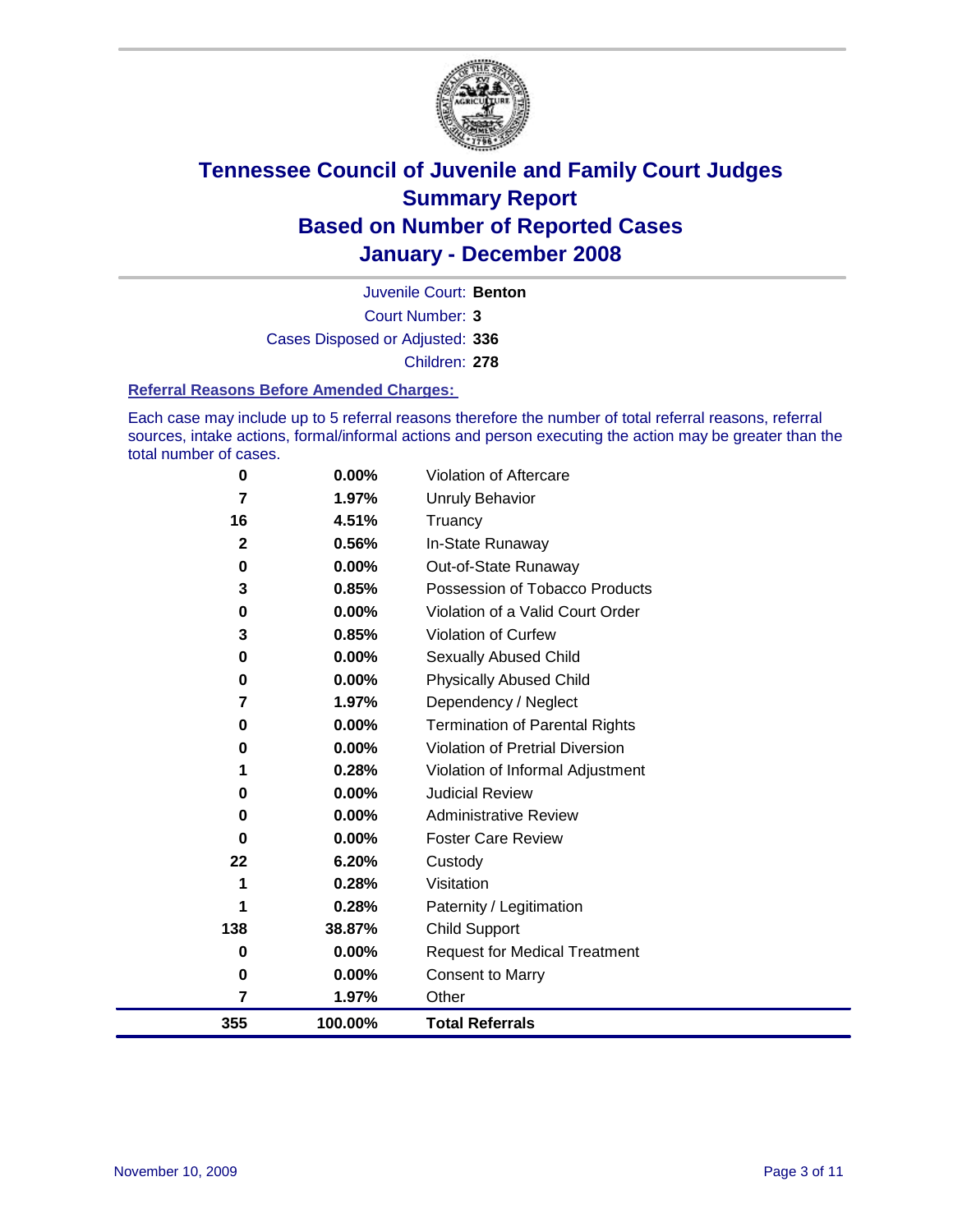

| Juvenile Court: Benton          |  |
|---------------------------------|--|
| Court Number: 3                 |  |
| Cases Disposed or Adjusted: 336 |  |
| Children: 278                   |  |

### **Referral Sources: 1**

| 355         | 100.00% | <b>Total Referral Sources</b>     |
|-------------|---------|-----------------------------------|
| 0           | 0.00%   | Other                             |
| 0           | 0.00%   | Unknown                           |
| 0           | 0.00%   | Hospital                          |
| 0           | 0.00%   | Child & Parent                    |
| $\mathbf 0$ | 0.00%   | Victim                            |
| 1           | 0.28%   | <b>Other Court</b>                |
| $\bf{0}$    | 0.00%   | Social Agency                     |
| 20          | 5.63%   | <b>Court Staff</b>                |
| 137         | 38.59%  | <b>District Attorney's Office</b> |
|             | 0.28%   | <b>Other State Department</b>     |
| 21          | 5.92%   | <b>DCS</b>                        |
| $\bf{0}$    | 0.00%   | <b>CSA</b>                        |
| 6           | 1.69%   | School                            |
| 0           | 0.00%   | Self                              |
| 8           | 2.25%   | Relatives                         |
| 14          | 3.94%   | Parents                           |
| 147         | 41.41%  | Law Enforcement                   |

### **Age of Child at Referral: 2**

| 0<br>0 | $0.00\%$<br>0.00% | Ages 19 and Over<br><b>Unknown</b> |
|--------|-------------------|------------------------------------|
|        |                   |                                    |
|        |                   |                                    |
| 49     | 17.63%            | Ages 17 through 18                 |
| 64     | 23.02%            | Ages 15 through 16                 |
| 32     | 11.51%            | Ages 13 through 14                 |
| 13     | 4.68%             | Ages 11 through 12                 |
| 120    | 43.17%            | Ages 10 and Under                  |
|        |                   |                                    |

<sup>1</sup> If different than number of Referral Reasons (355), verify accuracy of your court's data.

One child could be counted in multiple categories, verify accuracy of your court's data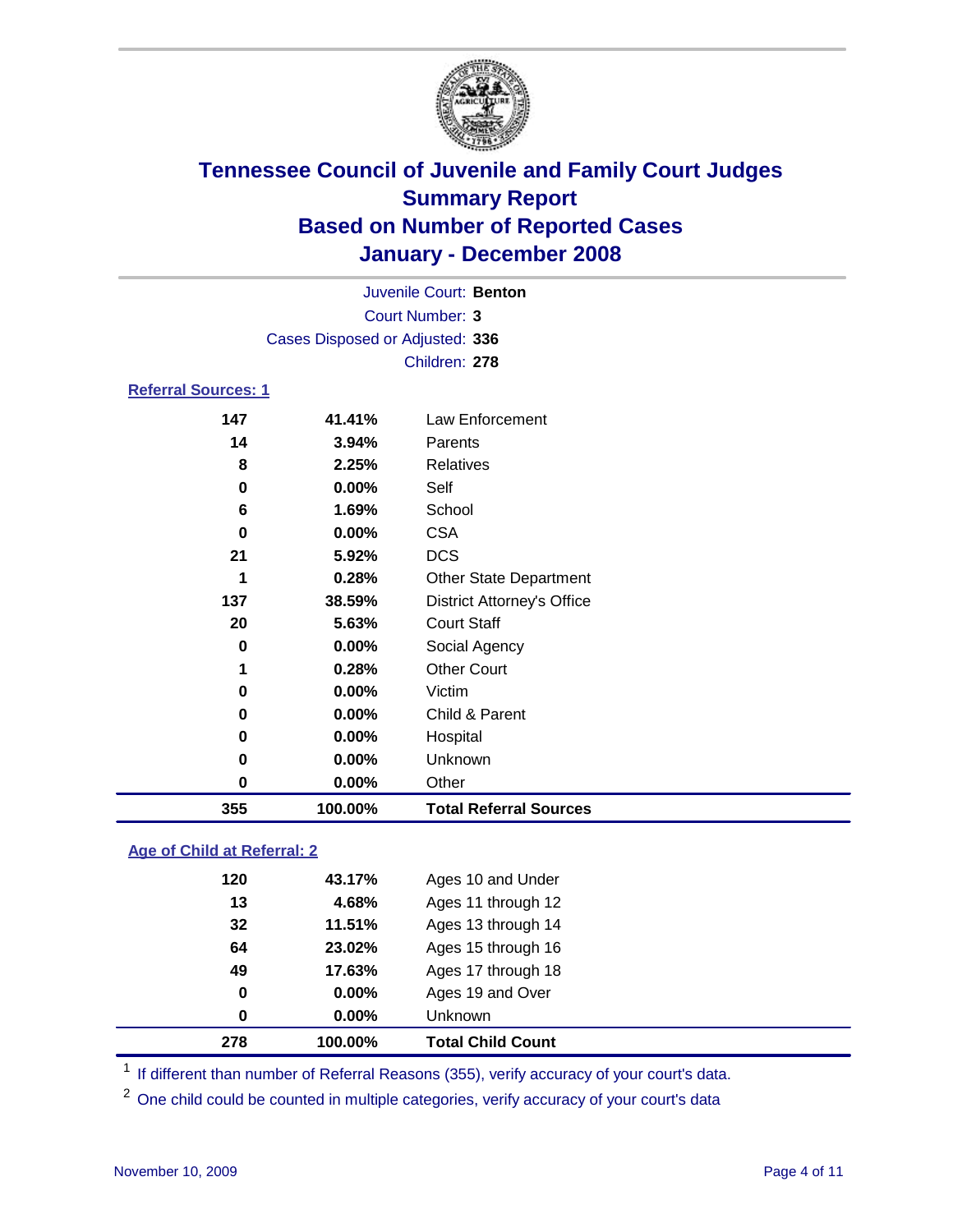

|                                         |                                 | Juvenile Court: Benton   |
|-----------------------------------------|---------------------------------|--------------------------|
|                                         |                                 | Court Number: 3          |
|                                         | Cases Disposed or Adjusted: 336 |                          |
|                                         |                                 | Children: 278            |
| Sex of Child: 1                         |                                 |                          |
| 164                                     | 58.99%                          | Male                     |
| 114                                     | 41.01%                          | Female                   |
| $\bf{0}$                                | 0.00%                           | Unknown                  |
| 278                                     | 100.00%                         | <b>Total Child Count</b> |
| Race of Child: 1                        |                                 |                          |
| 257                                     | 92.45%                          | White                    |
| 18                                      | 6.47%                           | African American         |
| $\mathbf 0$                             | 0.00%                           | Native American          |
| 0                                       | 0.00%                           | Asian                    |
| 0                                       | 0.00%                           | Mixed                    |
| 3                                       | 1.08%                           | Unknown                  |
| 278                                     | 100.00%                         | <b>Total Child Count</b> |
| <b>Hispanic Origin: 1</b>               |                                 |                          |
| 4                                       | 1.44%                           | Yes                      |
| 272                                     | 97.84%                          | <b>No</b>                |
| $\overline{\mathbf{2}}$                 | 0.72%                           | Unknown                  |
| 278                                     | 100.00%                         | <b>Total Child Count</b> |
| <b>School Enrollment of Children: 1</b> |                                 |                          |
| 198                                     | 71.22%                          | Yes                      |
| 77                                      | 27.70%                          | No                       |
| 3                                       | 1.08%                           | Unknown                  |
| 278                                     | 100.00%                         | <b>Total Child Count</b> |

One child could be counted in multiple categories, verify accuracy of your court's data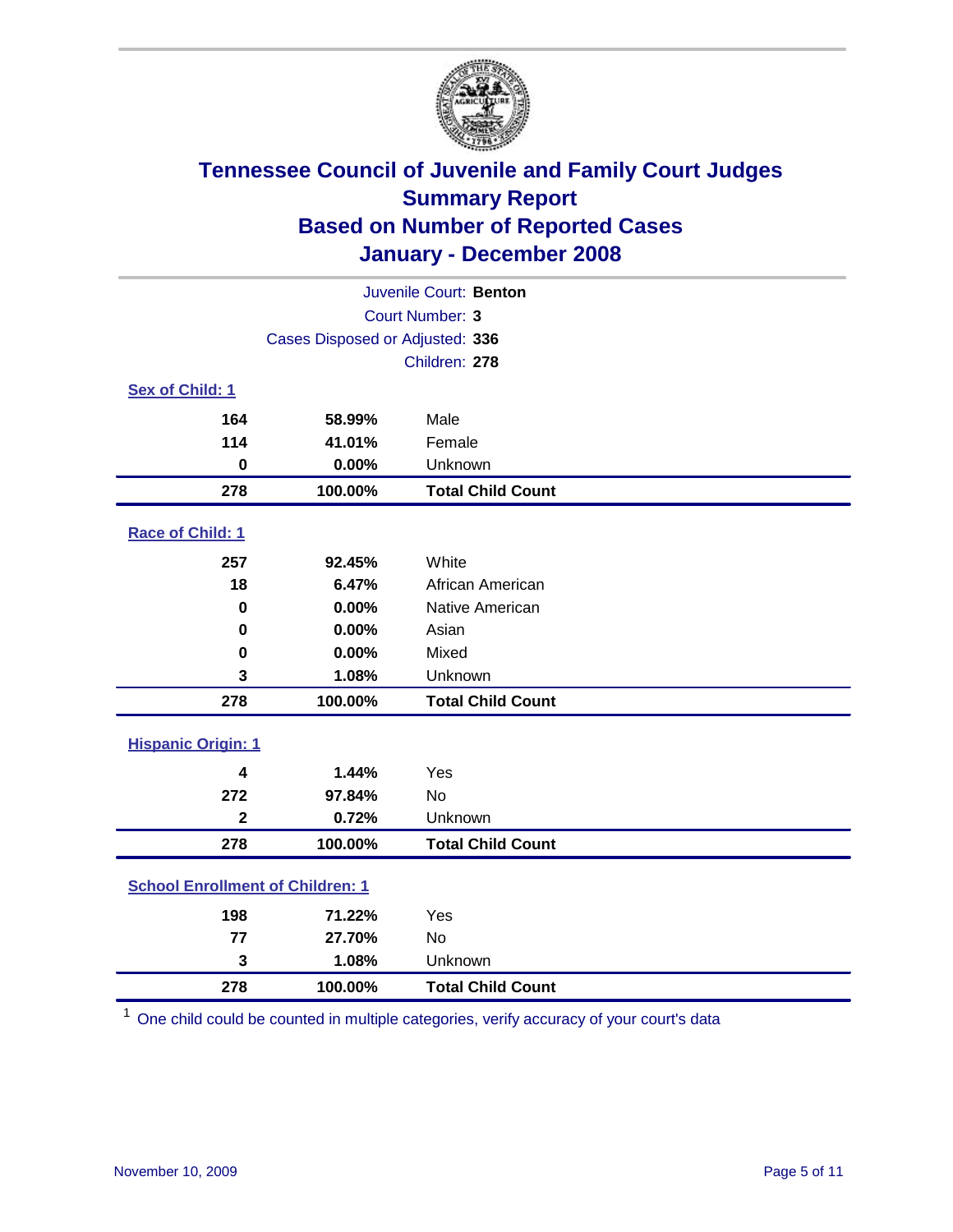

Court Number: **3** Juvenile Court: **Benton** Cases Disposed or Adjusted: **336** Children: **278**

#### **Living Arrangement of Child at Time of Referral: 1**

| 278 | 100.00%  | <b>Total Child Count</b>     |
|-----|----------|------------------------------|
| 0   | 0.00%    | Other                        |
| 7   | 2.52%    | Unknown                      |
| 0   | $0.00\%$ | Independent                  |
| 0   | $0.00\%$ | In an Institution            |
| 0   | $0.00\%$ | In a Residential Center      |
| 0   | $0.00\%$ | In a Group Home              |
| 1   | 0.36%    | With Foster Family           |
| 1   | 0.36%    | <b>With Adoptive Parents</b> |
| 30  | 10.79%   | <b>With Relatives</b>        |
| 27  | 9.71%    | With Father                  |
| 160 | 57.55%   | With Mother                  |
| 1   | 0.36%    | With Mother and Stepfather   |
| 0   | $0.00\%$ | With Father and Stepmother   |
| 51  | 18.35%   | With Both Biological Parents |
|     |          |                              |

#### **Type of Detention: 2**

| 336 | 100.00%  | <b>Total Detention Count</b> |  |
|-----|----------|------------------------------|--|
| 0   | $0.00\%$ | Other                        |  |
| 336 | 100.00%  | Does Not Apply               |  |
| 0   | $0.00\%$ | <b>Unknown</b>               |  |
| 0   | $0.00\%$ | <b>Psychiatric Hospital</b>  |  |
| 0   | 0.00%    | Jail - No Separation         |  |
| 0   | $0.00\%$ | Jail - Partial Separation    |  |
| 0   | $0.00\%$ | Jail - Complete Separation   |  |
| 0   | 0.00%    | Juvenile Detention Facility  |  |
| 0   | $0.00\%$ | Non-Secure Placement         |  |
|     |          |                              |  |

<sup>1</sup> One child could be counted in multiple categories, verify accuracy of your court's data

<sup>2</sup> If different than number of Cases (336) verify accuracy of your court's data.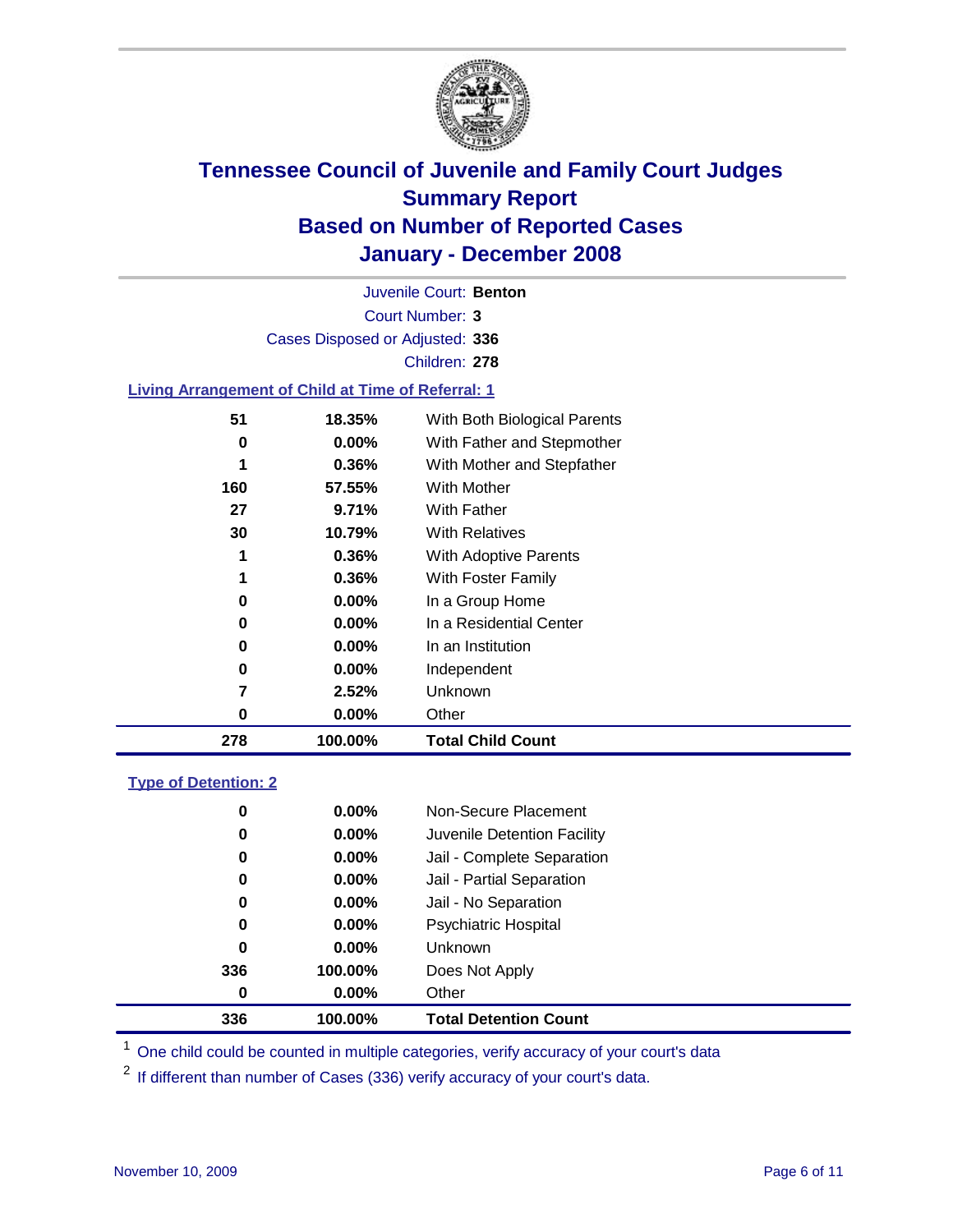

|                                                    |                                 | Juvenile Court: Benton               |
|----------------------------------------------------|---------------------------------|--------------------------------------|
|                                                    |                                 | Court Number: 3                      |
|                                                    | Cases Disposed or Adjusted: 336 |                                      |
|                                                    |                                 | Children: 278                        |
| <b>Placement After Secure Detention Hearing: 1</b> |                                 |                                      |
| 0                                                  | 0.00%                           | Returned to Prior Living Arrangement |
| 0                                                  | 0.00%                           | Juvenile Detention Facility          |
| 0                                                  | 0.00%                           | Jail                                 |
| 0                                                  | 0.00%                           | Shelter / Group Home                 |
| 0                                                  | 0.00%                           | <b>Foster Family Home</b>            |
| 0                                                  | 0.00%                           | Psychiatric Hospital                 |
| 0                                                  | 0.00%                           | Unknown                              |
| 336                                                | 100.00%                         | Does Not Apply                       |
| 0                                                  | 0.00%                           | Other                                |
|                                                    |                                 |                                      |
| 336                                                | 100.00%                         | <b>Total Placement Count</b>         |
| <b>Intake Actions: 2</b>                           |                                 |                                      |
| 332                                                | 93.52%                          | <b>Petition Filed</b>                |
| 0                                                  | 0.00%                           | <b>Motion Filed</b>                  |
| 23                                                 | 6.48%                           | <b>Citation Processed</b>            |
| 0                                                  | 0.00%                           | Notification of Paternity Processed  |
| 0                                                  | $0.00\%$                        | Scheduling of Judicial Review        |
| 0                                                  | 0.00%                           | Scheduling of Administrative Review  |
| 0                                                  | 0.00%                           | Scheduling of Foster Care Review     |
| 0                                                  | 0.00%                           | Unknown                              |
| 0                                                  | 0.00%                           | Does Not Apply                       |
| 0                                                  | 0.00%                           | Other                                |

<sup>1</sup> If different than number of Cases (336) verify accuracy of your court's data.

<sup>2</sup> If different than number of Referral Reasons (355), verify accuracy of your court's data.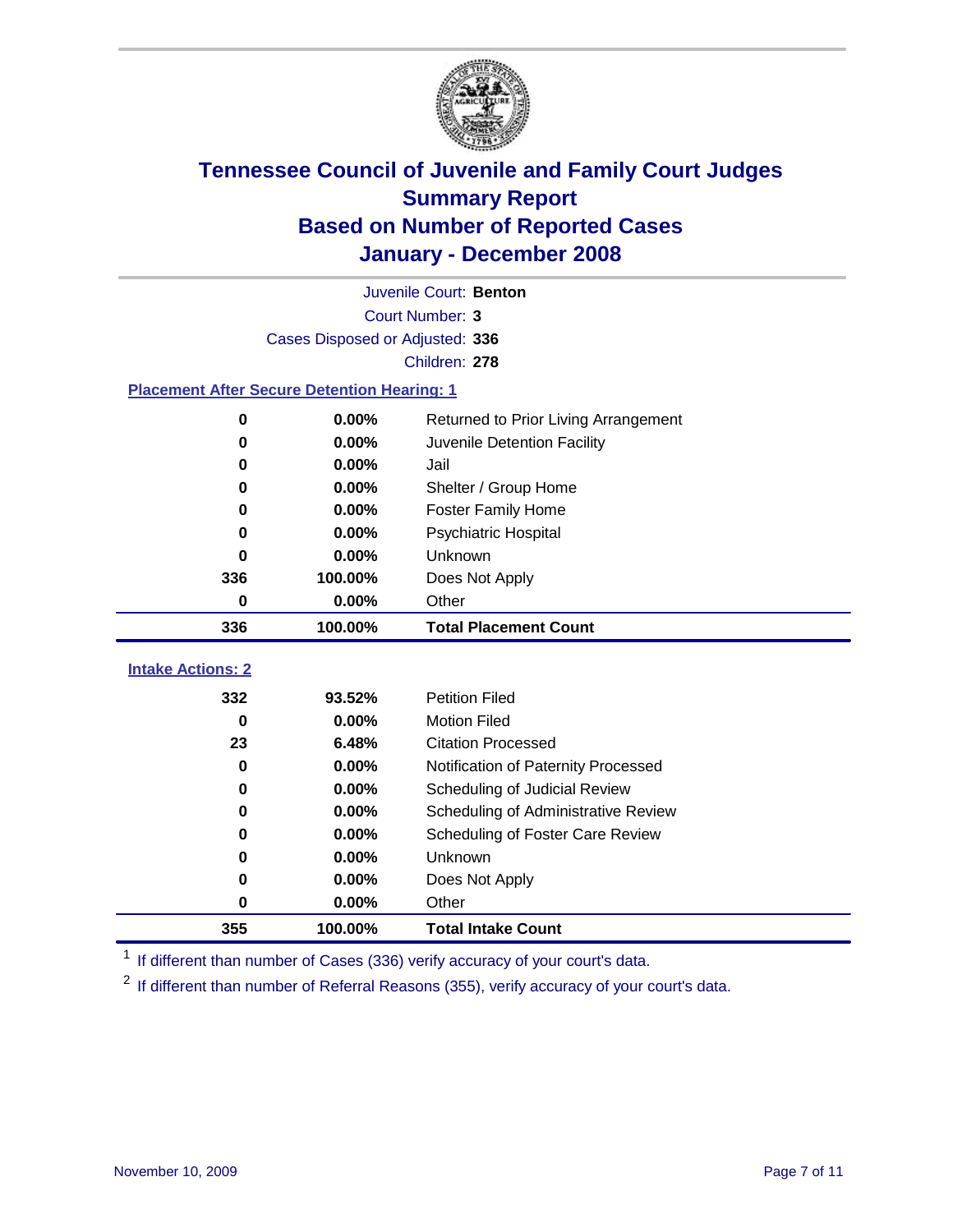

Court Number: **3** Juvenile Court: **Benton** Cases Disposed or Adjusted: **336** Children: **278**

### **Last Grade Completed by Child: 1**

| 278              | 100.00% | <b>Total Child Count</b> |
|------------------|---------|--------------------------|
| $\bf{0}$         | 0.00%   | Other                    |
| 9                | 3.24%   | Unknown                  |
| 75               | 26.98%  | Never Attended School    |
| 1                | 0.36%   | Graduated                |
| 1                | 0.36%   | <b>GED</b>               |
| $\mathbf{2}$     | 0.72%   | Non-Graded Special Ed    |
| 0                | 0.00%   | 12th Grade               |
| 19               | 6.83%   | 11th Grade               |
| 41               | 14.75%  | 10th Grade               |
| 64               | 23.02%  | 9th Grade                |
| 4                | 1.44%   | 8th Grade                |
| 7                | 2.52%   | 7th Grade                |
| $\mathbf{2}$     | 0.72%   | 6th Grade                |
| $\boldsymbol{9}$ | 3.24%   | 5th Grade                |
| 9                | 3.24%   | 4th Grade                |
| 14               | 5.04%   | 3rd Grade                |
| 12               | 4.32%   | 2nd Grade                |
| 9                | 3.24%   | 1st Grade                |
| 0                | 0.00%   | Kindergarten             |
| 0                | 0.00%   | Preschool                |
| 0                | 0.00%   | Too Young for School     |

### **Enrolled in Special Education: 1**

<sup>1</sup> One child could be counted in multiple categories, verify accuracy of your court's data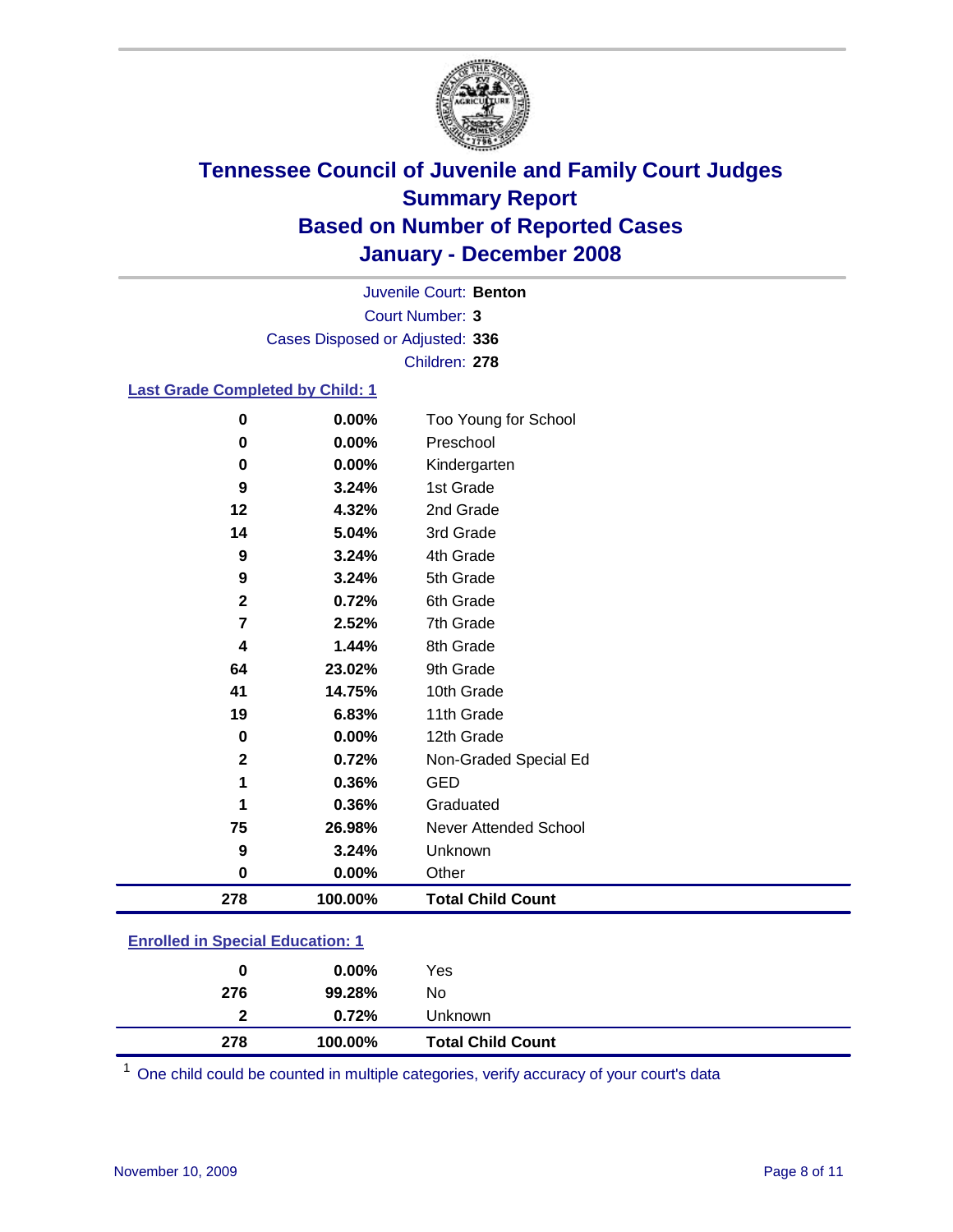

|                              |                                 | Juvenile Court: Benton    |
|------------------------------|---------------------------------|---------------------------|
|                              |                                 | Court Number: 3           |
|                              | Cases Disposed or Adjusted: 336 |                           |
|                              |                                 | Children: 278             |
| <b>Action Executed By: 1</b> |                                 |                           |
| 345                          | 97.18%                          | Judge                     |
| 0                            | $0.00\%$                        | Referee                   |
| 10                           | 2.82%                           | <b>YSO</b>                |
| 0                            | $0.00\%$                        | Other                     |
| 0                            | $0.00\%$                        | Unknown                   |
| 355                          | 100.00%                         | <b>Total Action Count</b> |

### **Formal / Informal Actions: 1**

| 47  | 13.24%   | Dismissed                                        |
|-----|----------|--------------------------------------------------|
| 0   | $0.00\%$ | Retired / Nolle Prosequi                         |
| 11  | 3.10%    | <b>Complaint Substantiated Delinquent</b>        |
| 0   | $0.00\%$ | <b>Complaint Substantiated Status Offender</b>   |
| 4   | 1.13%    | <b>Complaint Substantiated Dependent/Neglect</b> |
| 0   | $0.00\%$ | <b>Complaint Substantiated Abused</b>            |
| 0   | $0.00\%$ | <b>Complaint Substantiated Mentally III</b>      |
| 44  | 12.39%   | Informal Adjustment                              |
| 15  | 4.23%    | <b>Pretrial Diversion</b>                        |
| 4   | 1.13%    | <b>Transfer to Adult Court Hearing</b>           |
| 0   | $0.00\%$ | Charges Cleared by Transfer to Adult Court       |
| 221 | 62.25%   | Special Proceeding                               |
| 0   | $0.00\%$ | <b>Review Concluded</b>                          |
| 9   | 2.54%    | Case Held Open                                   |
| 0   | $0.00\%$ | Other                                            |
| 0   | $0.00\%$ | <b>Unknown</b>                                   |
| 355 | 100.00%  | <b>Total Action Count</b>                        |

<sup>1</sup> If different than number of Referral Reasons (355), verify accuracy of your court's data.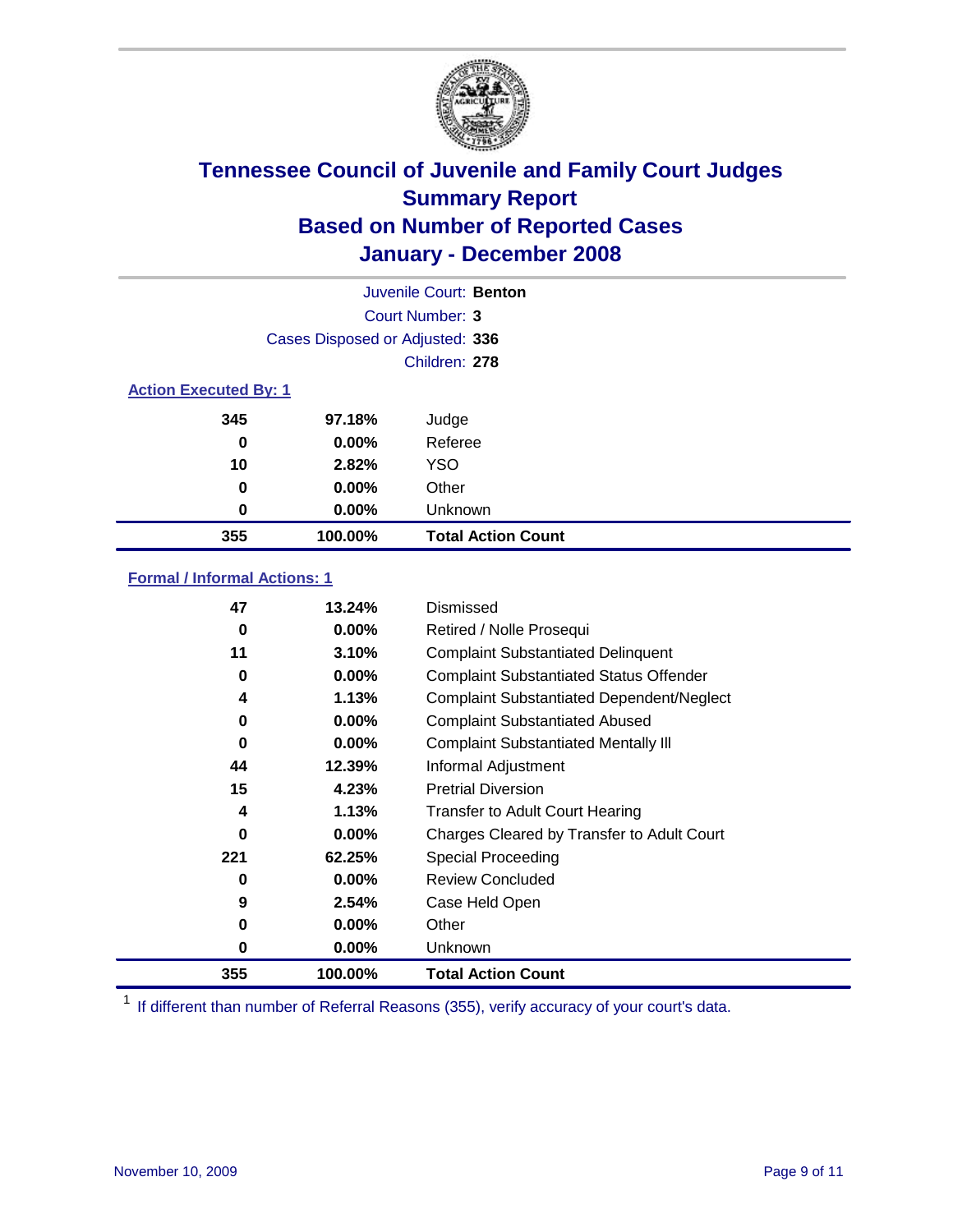

|                       |                                 | Juvenile Court: Benton                                |
|-----------------------|---------------------------------|-------------------------------------------------------|
|                       |                                 | Court Number: 3                                       |
|                       | Cases Disposed or Adjusted: 336 |                                                       |
|                       |                                 | Children: 278                                         |
| <b>Case Outcomes:</b> |                                 | There can be multiple outcomes for one child or case. |
| 67                    | 12.09%                          | <b>Case Dismissed</b>                                 |
| 0                     | 0.00%                           | Case Retired or Nolle Prosequi                        |
| 78                    | 14.08%                          | Warned / Counseled                                    |
| 24                    | 4.33%                           | <b>Held Open For Review</b>                           |
| 53                    | 9.57%                           | Supervision / Probation to Juvenile Court             |
| 0                     | 0.00%                           | <b>Probation to Parents</b>                           |
| 2                     | 0.36%                           | Referral to Another Entity for Supervision / Service  |
| 26                    | 4.69%                           | Referred for Mental Health Counseling                 |
| 22                    | 3.97%                           | Referred for Alcohol and Drug Counseling              |
| 4                     | 0.72%                           | Referred to Alternative School                        |
| 0                     | 0.00%                           | Referred to Private Child Agency                      |
| 1                     | 0.18%                           | Referred to Defensive Driving School                  |
| 0                     | 0.00%                           | Referred to Alcohol Safety School                     |
| 7                     | 1.26%                           | Referred to Juvenile Court Education-Based Program    |
| 1                     | 0.18%                           | Driver's License Held Informally                      |
| 0                     | 0.00%                           | <b>Voluntary Placement with DMHMR</b>                 |
| 0                     | 0.00%                           | <b>Private Mental Health Placement</b>                |
| 0                     | 0.00%                           | <b>Private MR Placement</b>                           |
| 1                     | 0.18%                           | Placement with City/County Agency/Facility            |
| 3                     | 0.54%                           | Placement with Relative / Other Individual            |
| 2                     | 0.36%                           | Fine                                                  |
| 25                    | 4.51%                           | <b>Public Service</b>                                 |
| 23                    | 4.15%                           | Restitution                                           |
| 0                     | 0.00%                           | <b>Runaway Returned</b>                               |
| 4                     | 0.72%                           | No Contact Order                                      |
| 0                     | 0.00%                           | Injunction Other than No Contact Order                |
| $\mathbf 2$           | 0.36%                           | <b>House Arrest</b>                                   |
| 8                     | 1.44%                           | <b>Court Defined Curfew</b>                           |
| 0                     | 0.00%                           | Dismissed from Informal Adjustment                    |
| 1                     | 0.18%                           | <b>Dismissed from Pretrial Diversion</b>              |
| 0                     | 0.00%                           | Released from Probation                               |
| 2                     | 0.36%                           | <b>Transferred to Adult Court</b>                     |
| 0                     | $0.00\%$                        | <b>DMHMR Involuntary Commitment</b>                   |